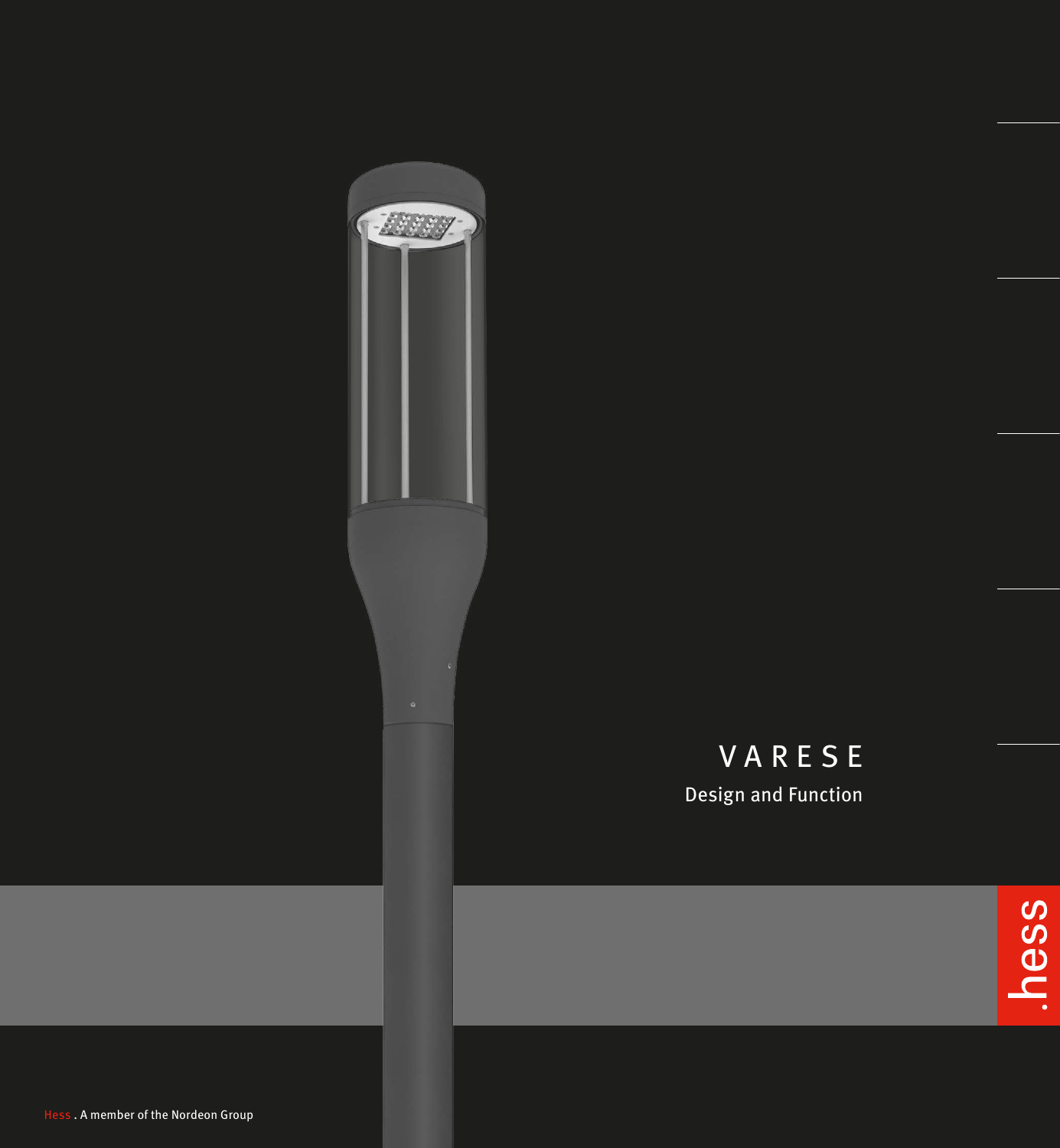

www.hess.eu/va

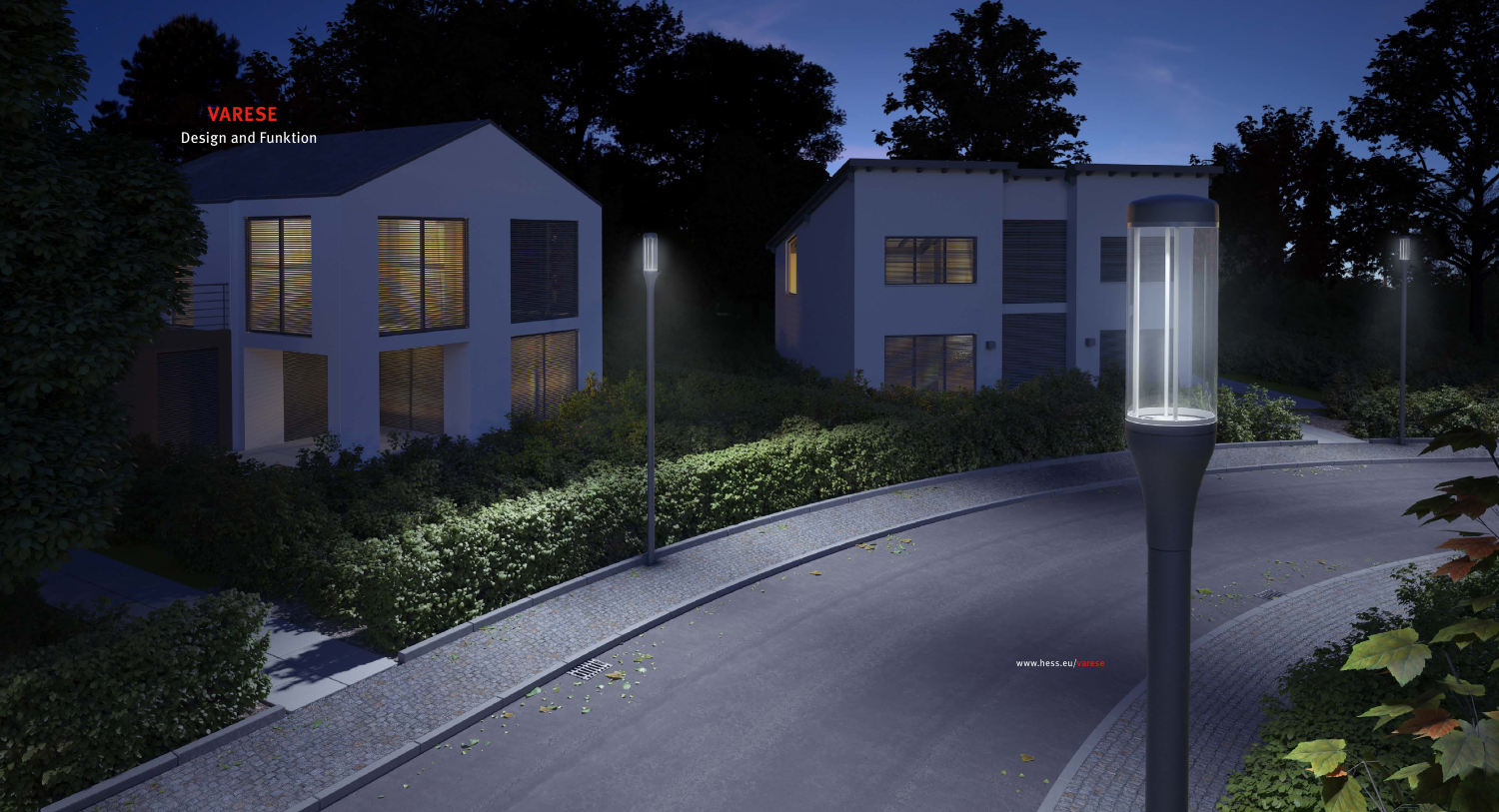30%

70%

100%

AstroDIM .. 20 21 22 23 24 1 2 3 4 5 6 .. o`Clock

## **DIMMING SYSTEMS FROM HESS – INTELLIGENT ALL THROUGH THE NIGHT**

## **TECHNIC AND OPTICS – ACCORDING TO YOUR REQUIREMENTS**

Whether a residential street, pedestrian area or public space. With VARESE, you already have the optimal solution – and the most modern LED technology for the best light quality.

VARESE is equipped with the compact and high-performance LEVO and LEVO Q LED modules from Hess. Warm white (3,000 K) and neutral white (4,000 K) are available as standard options. Additional colour temperatures are available upon request.

The LEVO LED module is available in different optic variants:

- **ME-Optics** Narrow with increased forward throw light distribution, e.g. for collecting roads and thoroughfares
- **S-Optics** Broad light distribution, e.g. for residential streets
- **J-Optics** Extra broad light distribution, e.g. for main roads and residential streets

**DALI** The DALI driver fitted as standard can easily be integrated into a DALI controlled lighting system.



The LEVO Q LED module expands the existing optics and provides a rotationally symmetric light distribution of 360 degrees for homogeneous illumination of squares and urban areas as well as an asymmetric variant with optimized light control for perfect street and path lighting.

AstroDIM A maximum of two night-time dimming stages (for example 70 % and 30 %) can be specified over a continuous dimming range from 10 to 100 %. Accordingly, the values of the luminaires are set as factory defaults. The driver determines the theoretical midnight time automatically. This dimming system does not require any additional external control infrastructure.

Both modules can be connected to different dimming systems and can be replaced quickly and easily at the end of their service life.

Technical specifications can be found under:

Do you want more than just light? Do you want intelligent light?

Dimming systems from Hess stand for high comfort, for needs-based light, for security and for a further increase in efficiency, which you will profit from for a long time.





You have the choice between three systems for needs-based light control – DALI, StepDIM and AstroDIM.

## **DESIGN MEETS FUNCTION VARESE**

**StepDIM** The luminaires' factory default programming is intended for single-stage night-time dimming (30, 50, or 70 %). The driver is integrated in the ballast and operates via an additional 230 V control lead.



Dimming systems from Hess – you have the choice.

**VARESE**. The new pole top mounted luminaires from Hess – minimalist design meets high functionality.

With VARESE, Hess provides architects, city and lighting planners with versatile LED luminaires. Designed for mounting heights up to 5 meters, this new LED luminaire is ideal for use in cities and municipalities. VARESE's timeless design blends discreetly into the surrounding area and allows a uniform and consistent approach – in a variety of urban and public environments.

VARESE offers extremely high functionality. The latest LED technology, a wide variety of optics and dimming systems – VARESE is equipped for for many requirements.

**VARESE – Design and function.**

**Made by Hess.**







LEVO Q-Module